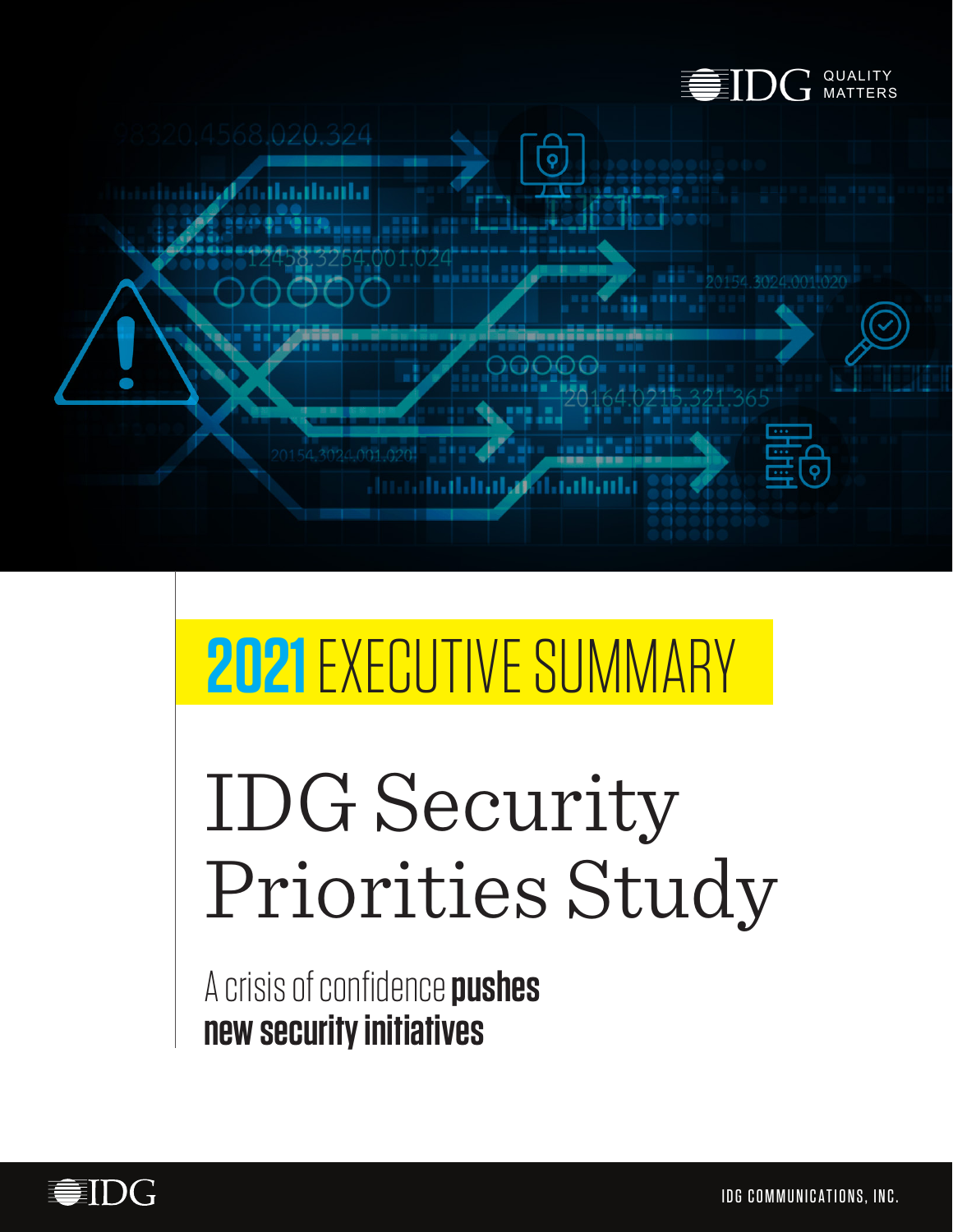# 90% OF SECURITY LEADERS believe they're falling short in addressing cyber risk. Some are doubling security budgets, more are investing in new infrastructure, and most are outsourcing more security functions than ever.

The explosion of ransomware, zero-day attacks, third-party breaches, along with longterm remote work concerns and the integration of operational technology with IT systems have culminated into a crisis of confidence for IT security leaders.

Nine out of 10 IT and security leaders believe their organization is falling short in addressing cyber risks, according to IDG's 2021 Security Priorities Study. In response, they're implementing best practices for proactive security strategies, investing in hardware and software to better protect sensitive data, and increasing security awareness of employees through training. In many cases, they're moving to outsource security. By 2022, one in five organizations (21%) surveyed say they will have fully outsourced security functions.

These initiatives aren't cheap, and organizations are increasing security budgets (on top of last year's security spending increases) to make it happen.

SMBs that plan to increase security budgets this year plan to double their spending on average, from an \$5.5 million last year to \$11 million over the next 12 months. By

comparison, enterprises will budget an average \$123 million on security in the coming year.

IDG's 2021 Security Priorities Study surveyed 772 IT security executives, managers, and professionals from around the globe to gain a better understanding of the current security projects that organizations are focused on today and in year ahead. The survey also looked at the issues that will demand the most time and strategic thinking for IT and security teams, with some specific questions about operational technology environments. The

#### 

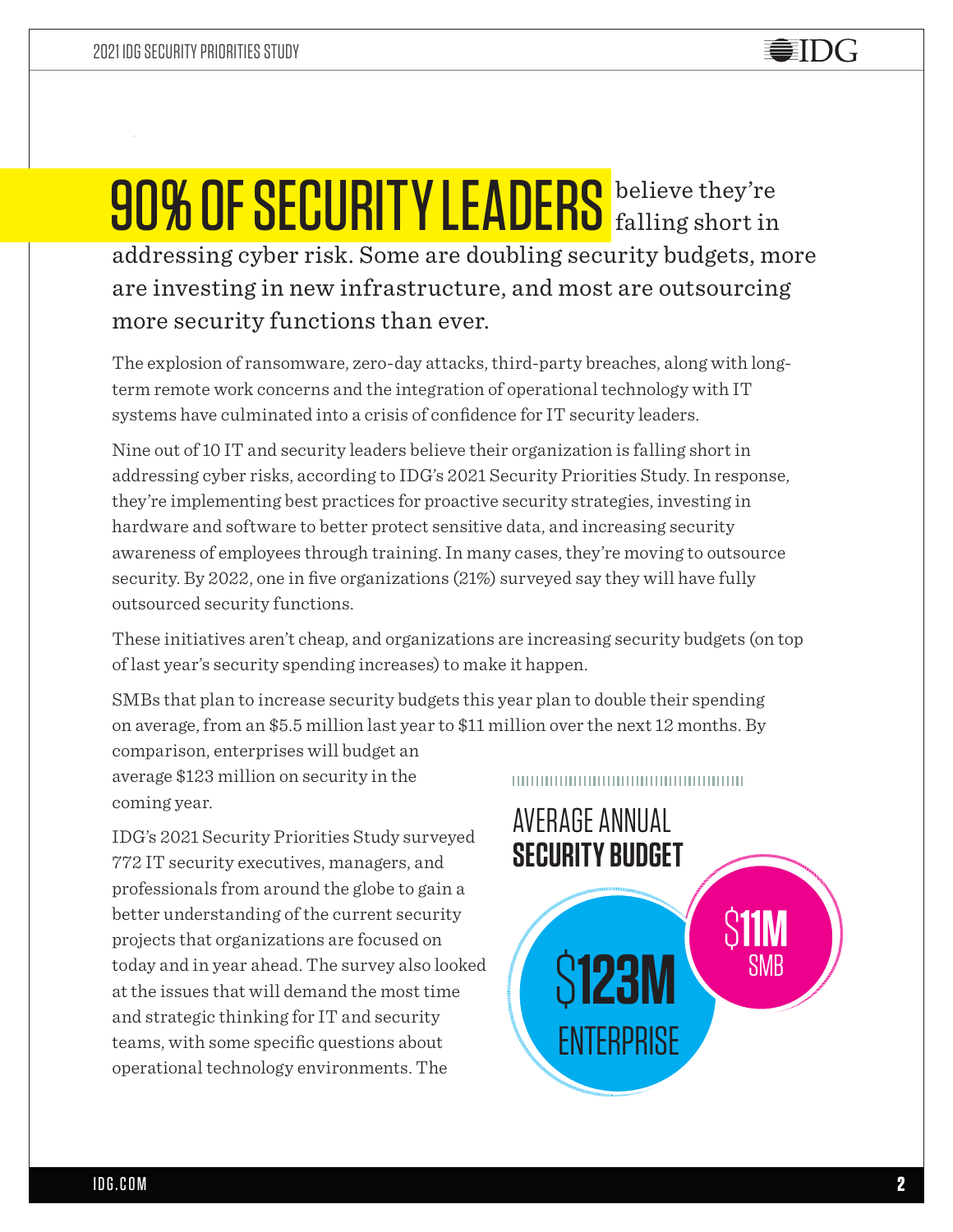## survey defines a security incident as an event that indicates an organization's data or systems have been compromised. This includes a wide variety of security violations, including ransomware attacks, data breaches and third-party or supply chain breaches.

# **Most security incidents still stem from insiders**

Security leaders' perception of falling short in addressing cyber risk appears to be real. For instance, 36% of security incidents in 2020 involved employees falling victim to phishing, or other non-malicious violations of security policy. This year, that number rose to 44% of all security incidents, even after nearly half of those security leaders prioritized security training and awareness for its employees last year.

Employees weren't always to blame. Unpatched software and security lapses by third-party individuals or vendors were tied as the second leading causes of security incidents (27%), followed by misconfiguration of services or systems either onor off-premises (26%).

Surprisingly, the pandemic and other unexpected business interruptions were blamed for security incidents by just 22% of respondents.

# **Zero-day and supply chain incidents rise for enterprises**

One in five enterprises surveyed has experienced a zero-day vulnerability or a software supply chain breach (21%) in the last 12 months. By comparison, when small to midsize businesses with fewer than 1,000 employees were added to the total, zero-day vulnerabilities decreased to 10% and software supply chain breaches 9%.

A zero-day vulnerability is a software or hardware flaw that has been discovered and for which no patch exists. The discovery part is key to this, but the question of who finds out about these flaws first is crucial to how security incidents play out.



**of security incidents** in 2021 were caused by **employees falling victim to phishing scams**, even after nearly half of those security leaders prioritized **security awareness training** for employees **last year.**

,,,,,,,,,,,,,,,,,,,,,,,,,,,,,,,,

of security leaders are aware of **what caused their security incidents** in the past year **– increases to 94% for enterprise and only 89% for SMBs 91**%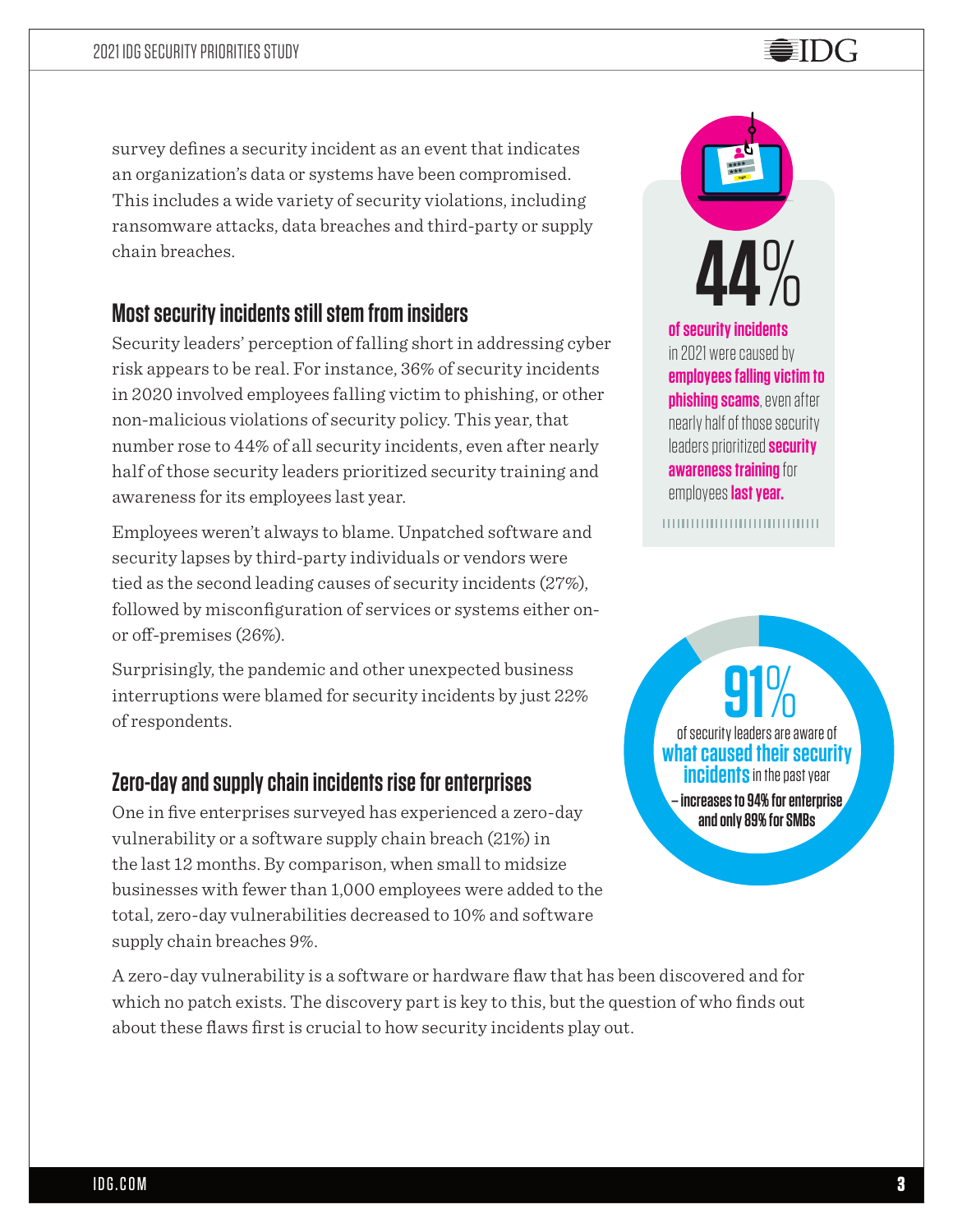A supply chain attack, or third-party attack, occurs when someone infiltrates your system through an outside partner or provider with access to your systems and data. This has dramatically changed the attack surface of the typical enterprise in the past few years, with more suppliers and service providers touching sensitive data than ever before.

**70%** of security incidents are **detected within the first week** of occurring

**On average, the longest amount of time that passed before a security event was detected – 5.1 weeks**

# **Detection improves**

There is some good news. When bad actors infiltrate corporate systems, they don't stay hidden for long. 70% of security incidents are detected with in the first week of occurring, according to survey respondents. That's slightly lower for enterprises (63%) and higher for SMBs (80%). With quick detection times, it makes sense that 91% of all organizations are aware of what caused their security incidents over the last year. However, on

average, the longest amount of time that passed before a security event was detected was 5.1 weeks – and again, this increases to 5.3 weeks for enterprise and is 4.9 for SMBs.

## **Top security priorities: Be prepared, be secure, be aware**

With their shortfalls in mind, security executives' have carved out three top priorities for the next 12 months. They want to be better prepared to respond to the next unexpected security incident (48%). They also seek to better protect sensitive and confidential data (43%), and to improve security awareness of end-users through training (42%). Following close behind is upgrade IT and data security to boost corporate resiliency.

Security preparedness scored even higher for SMBs, who place this as their top security priority in the coming year (53%), followed by increased security awareness training (46%). While enterprise organizations more highly rank upgrade IT and data security to boost corporate resiliency (45% vs. 38% SMB).

#### 

# **TOP SECURITY PRIORITIES** FOR NEXT 12 MONTHS:



**Better prepared to respond to unexpected security incidents**



**Better protect sensitive and confidential data**



EII)( <del>,</del>

**Improve security awareness of end-users through training**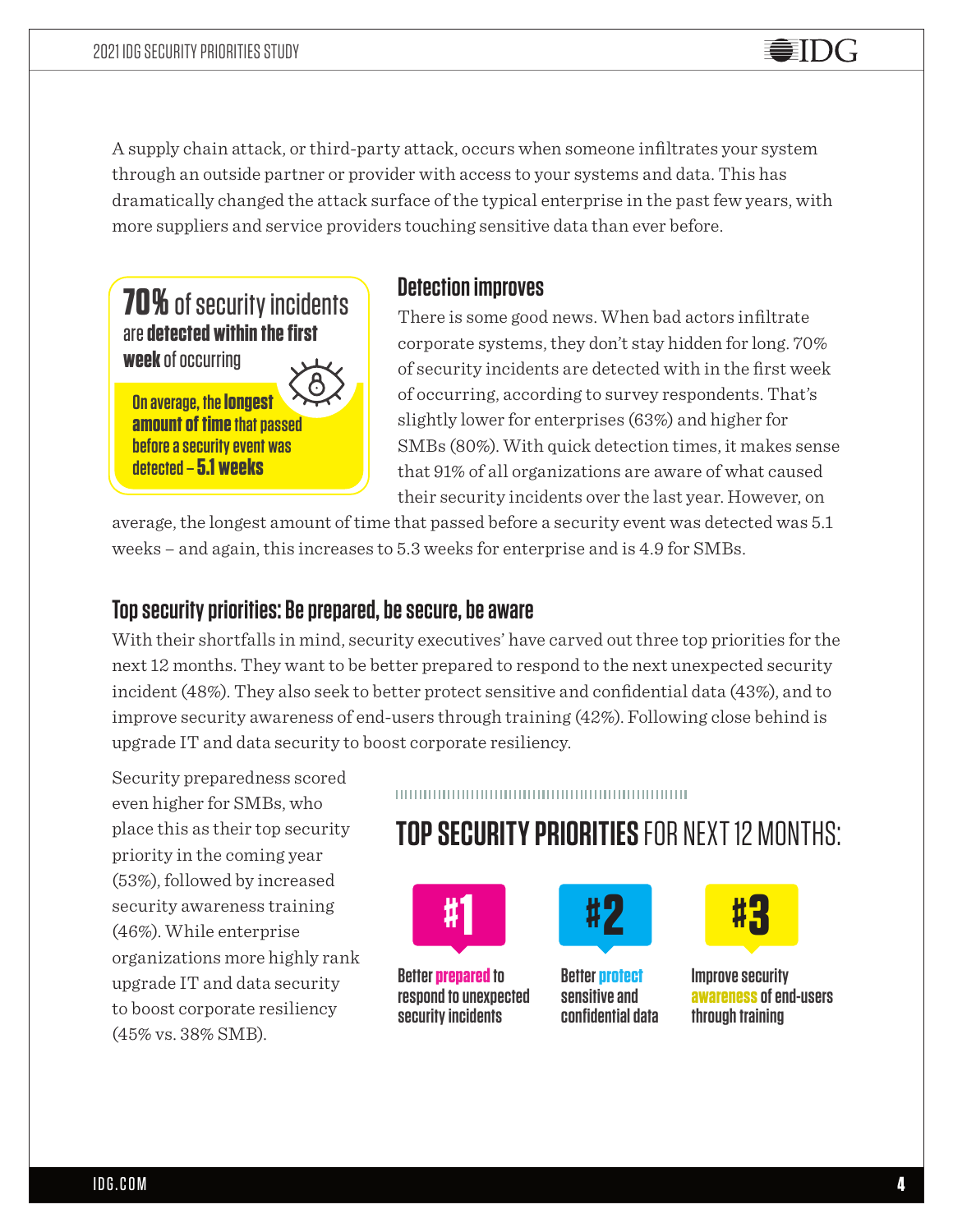# These priorities make sense because they address the top challenges that security leaders faced over the past year that forced them to redirect their time, including unanticipated business risks (like the pandemic), employees' awareness and training issues and dealing with a fresh crop of outside cyber threats. Security leaders were also redirected by governance and compliance regulations that have changed security requirements in many states. (26%)

# **Looking to Zero Trust & SOAR for answers**

To meet these priorities, security leaders are investigating an arsenal of security tools and solutions that will mitigate security risk. At the top is zero trust, with 52% of respondents currently researching or piloting the technology, and another 21% have zero trust in production, up from 18% a year ago. An additional 25% of security leaders say they plan to adopt zero trust in the next 12 months.

Zero trust technology can protect the widest swath of attack surfaces because it eliminates implicit trust in any one element, node, or service. Instead, it relies on stringent authentication and authorization processes to give users needed access to digital assets but in constrained ways that limit damage when a breach or

compromise occurs. It has even gained steam in government agencies, as the Office of Management and Budget and CISA in May issued guidance to move all federal agencies to a shared zerotrust maturity model in FY 2022-2024. Funding will be a major hurdle, similar to some organizations in the private sector.

#### $\begin{minipage}{.4\linewidth} \begin{tabular}{l} \hline \textbf{0} & \textbf{0} & \textbf{0} & \textbf{0} & \textbf{0} & \textbf{0} & \textbf{0} & \textbf{0} & \textbf{0} & \textbf{0} & \textbf{0} & \textbf{0} & \textbf{0} & \textbf{0} & \textbf{0} & \textbf{0} & \textbf{0} & \textbf{0} & \textbf{0} & \textbf{0} & \textbf{0} & \textbf{0} & \textbf{0} & \textbf{0} & \textbf{0} & \textbf{0} & \textbf{0} & \textbf{0} & \$

# **STRATEGIC TIME REDIRECTED** DUE TO SECURITY CHALLENGES

EIDG



**Unanticipated business risks**



**Employee awareness and training** 

. . . . . . . . . . . . . .

. . . . . . . . . . . . . .



**Preparing for or addressing risks from outside cyber threats**



**Budgetary constraints / demonstrating ROI**



**Meeting governance & compliance regulations**

# GROWTH AROUND **ZERO TRUST CONTINUES**

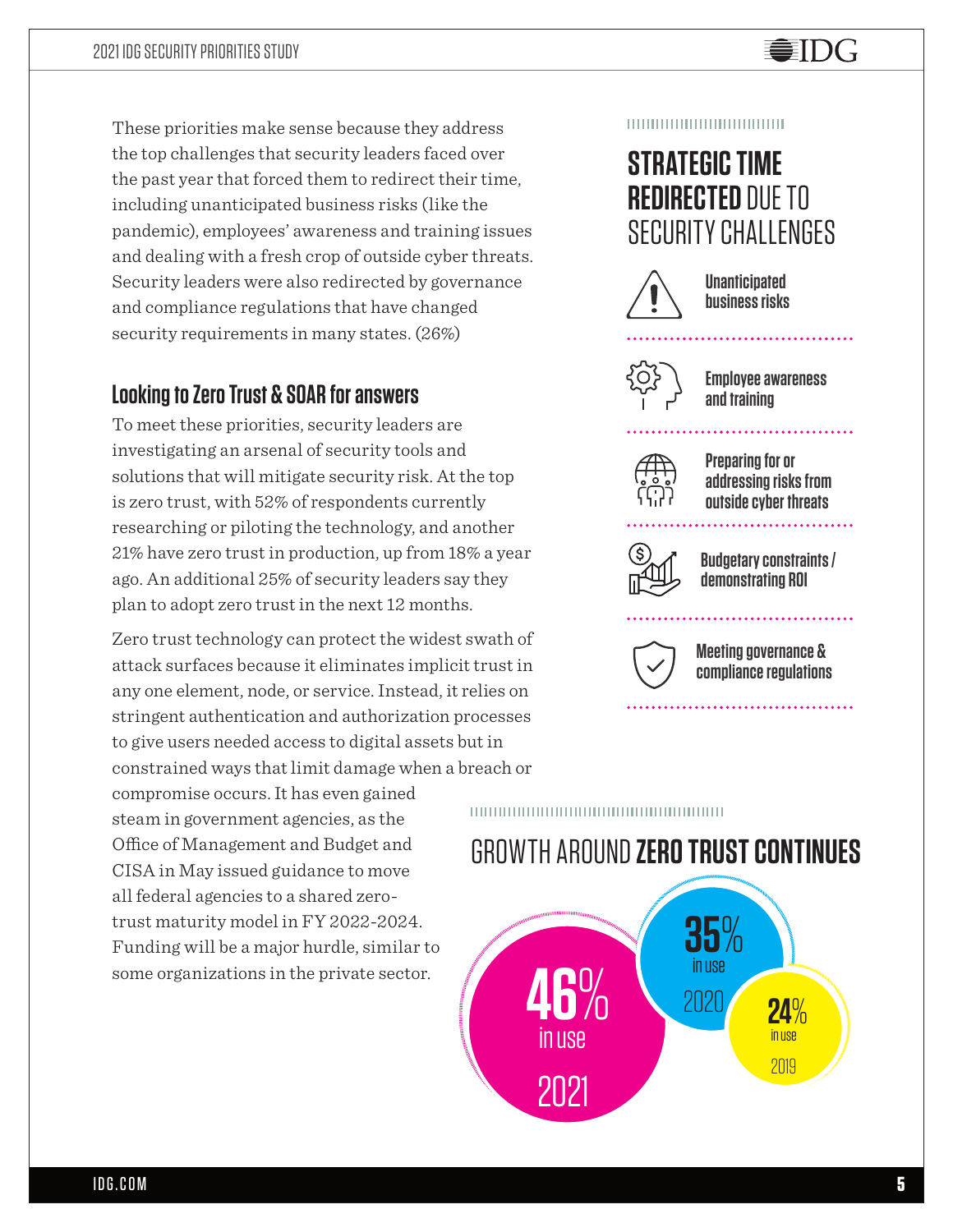Security orchestration, automation and response (SOAR) solutions are also gaining traction, with 49% of respondents researching or piloting this security platform that coordinates information produced by a wide range of security tools and automates much of their analysis and protective responses. Ideally, SOAR platforms are meant to help organizations make better use of the resources—including both technical tools and employees—that they already have. In practice, however, there can be quirks, especially when it comes to getting ready to move to a SOAR paradigm, but overall these offerings hold promise for making sense of all the security-related data modern enterprises need to analyze.

# **Security outsourcing gains steam**

As vulnerabilities and attack vectors grow, more IT leaders are finding it easier and often safer to leave security to the experts.

Today, almost half (49%) of organizations say they already or will outsource some of their IT security functions over the next 12 months. An additional 13% say they already or will outsource all of their IT security functions over the next 12 months.

of organizations already or plan to **outsource at least some of their security** functions over the next 12 months **62%**

Currently, organizations most often outsource evaluation services, such as pen testing, risk assessments and security audits (38%) followed by monitoring of the network, endpoint and cloud, and security analytics (33%). But in the next 12 months, behavior monitoring/ analysis (29%) and security awareness training (27%) are most likely to rise on the list of outsourced functions.

#### 

# SECURITY SERVICES **CURRENTLY BEING OUTSOURCED**

**Security evaluation services 38**% **Network monitoring 37**% **Endpoint monitoring 36**% **Cloud monitoring/ cloud data protection 35**% **Security analytics 33**% **Security education/ awareness training 33**%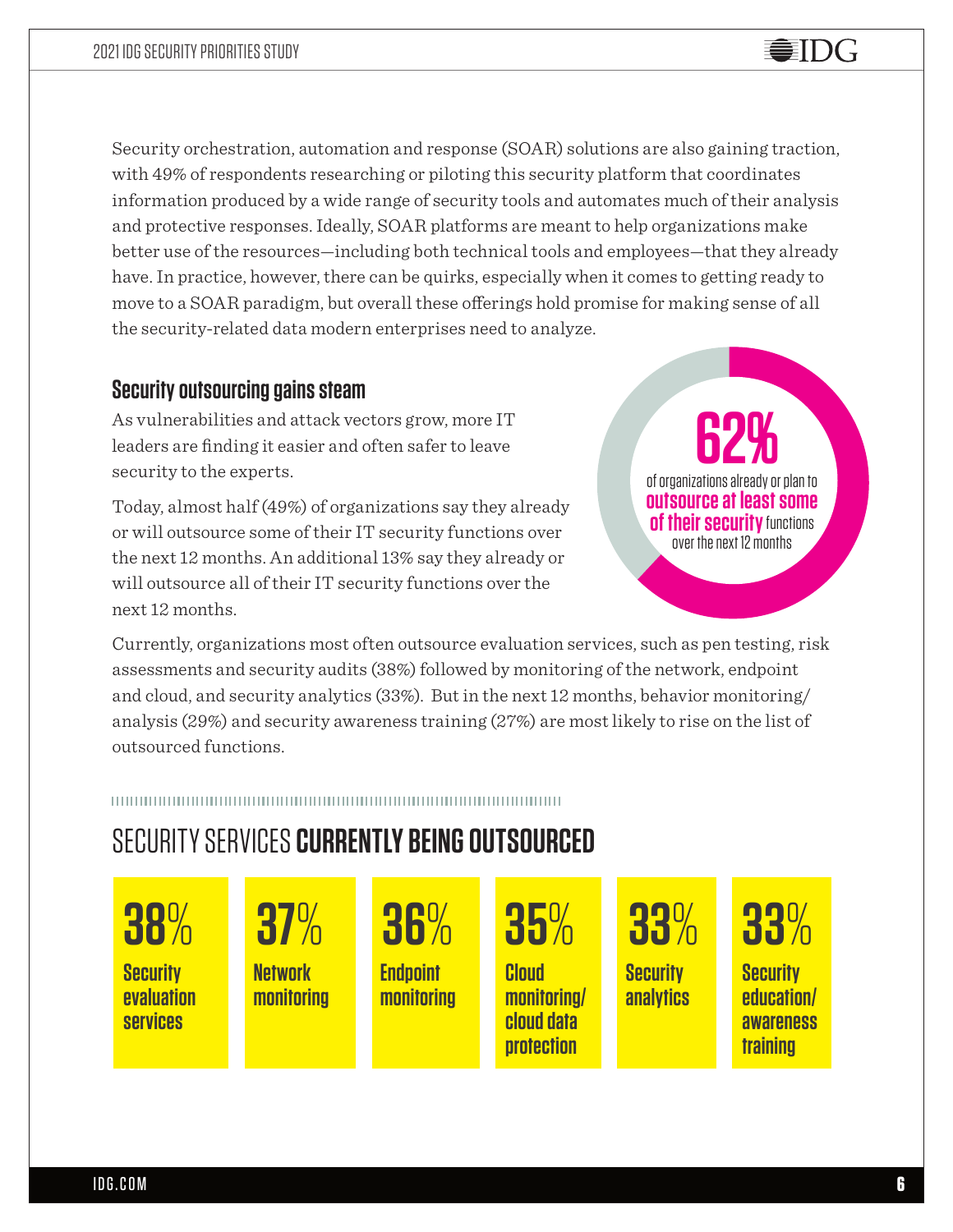Still, 68% of organizations today handle the majority of IT security functions in-house, and that percentage is not expected to change dramatically in 2022. However, this is down from 72% in 2020. More likely, contractors and staff augmentation, which represents 20% of security functions today, will be replaced with outsourced services, leading to the increase in outsourcing numbers.

# **The budget breakdown**

When looking at overall spending of security budgets, respondents say that one-fifth of the pie will be allocated to on-premises infrastructure and equipment, and another fifth on skilled staff. Sixteen will be spent on on-premises software, and 10% on cloud-based security solutions. Security awareness training gets 7% of the budget, on average.

The remaining 27% will go toward services – security consulting, monitoring, evaluation and incident response services.

Goals for IT spending vary by organization size. SMB's most often want to establish security best practices (59%), while enterprise security spending is driven by compliance with new security/privacy regulations and mandates (50%). Both groups want to be ready for unknown risks from sudden workforce changes or business dynamic (40% enterprise, 43% SMB).

Looking at the technologies that security leaders plan to increase their spending towards over the next 12 months, cloud data protection (30%) tops the list, followed by access controls (29%). Additional technologies include cloud-based cybersecurity services (28%), data analytics (28%) and authentication (27%).

#### ,,,,,,,,,,,,,,,,,,,,,,,,

# SECURITY LEADERS PLAN TO **INCREASE SPENDING TOWARDS**

EIDG



**Cloud data protection**



**Access controls**



**Cloud-based cybersecurity services**



**Data analytics** 



**Authentication**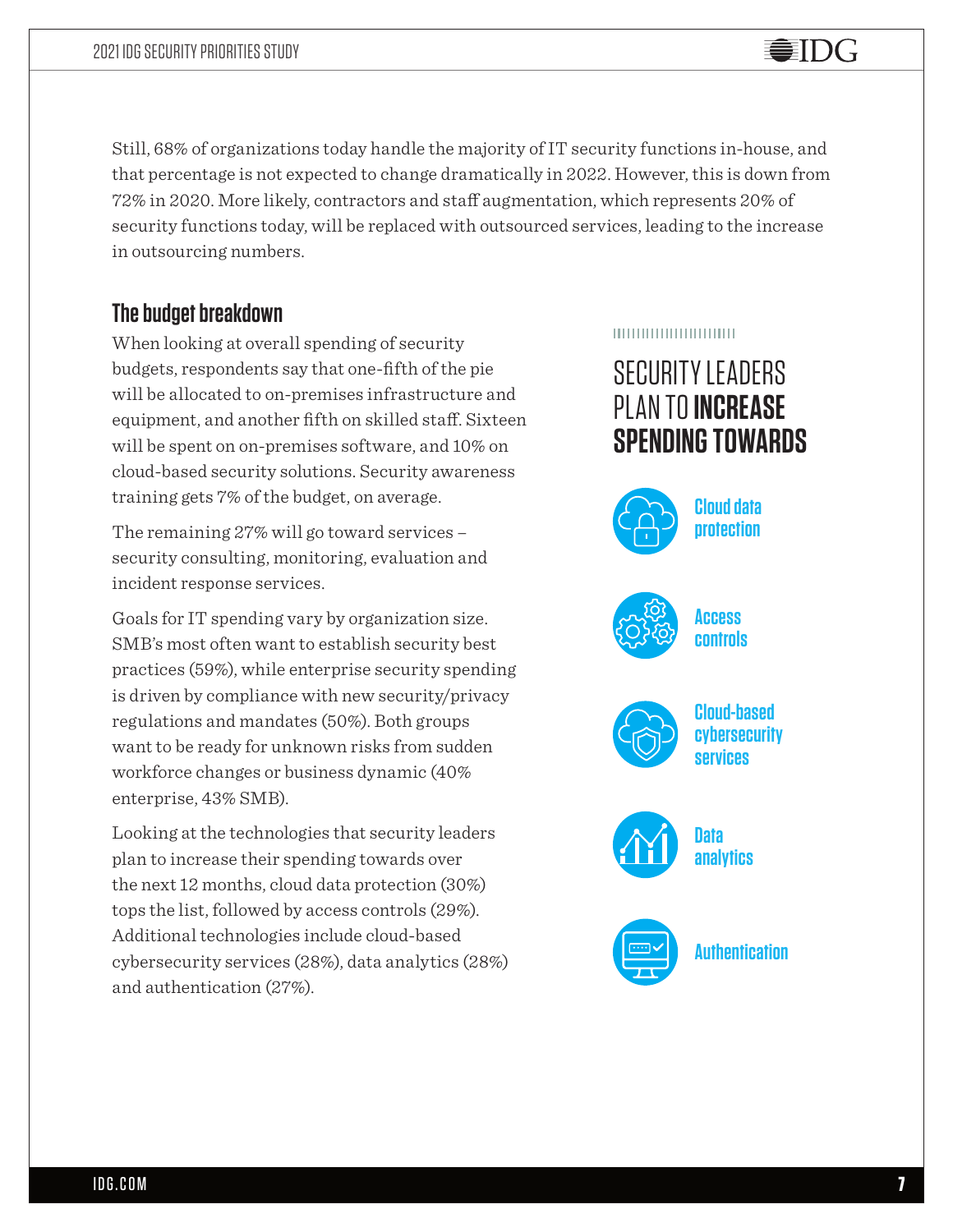# **More on the shortfall in addressing cyber risk**

A whopping 90% of security leaders say they believe their organization is falling short in addressing cyber risks. That's up from 87% last year during the pandemic.

Among the shortfalls, enterprise IT leaders say security is not always addressed during application development, they are not investing enough security budget for people and technologies and that the security team is not involved prior to implementing new technologies (27% each). SMBs attribute their shortfalls to not investing enough in security budgets, people and technologies (32%) and not being proactive enough in security strategy (31%).



## **Operational technology is a growing concern**

The convergence of operational technology (OT) and information technology and the loss of the historical "air gap" between the two has increased the risks of ransomware and other security vulnerabilities in formerly isolated OT systems.

While critical infrastructure entities are often targeted, such as solar energy panel networks, water control systems and building automation systems (BAS) have been targeted, the same techniques are being used against academic and private residency internet-of-things (IoT) devices, too.



#### 

of security leaders with OT environments **38%**

**rate their vulnerability concerns**as grave or significant Today, 42% of all industry IT security leaders surveyed say their organization has an OT environment. Yet 45% are "not sure" if they do, suggesting a growing/widening security gap as these operational systems connect to IT environments. (61% of manufacturing industry respondents have OT environments.)

OT environments are now connected to IT systems in 45% of organizations surveyed, and 35% acknowledge that security risks are increasing, citing technology that's outdated and with operating system no longer supported by the manufacturer (25%), and difficulty retaining the knowledge base for supporting the OT technology (23%). One third of security leaders with OT environments report "grave" or "significant" vulnerability concerns.